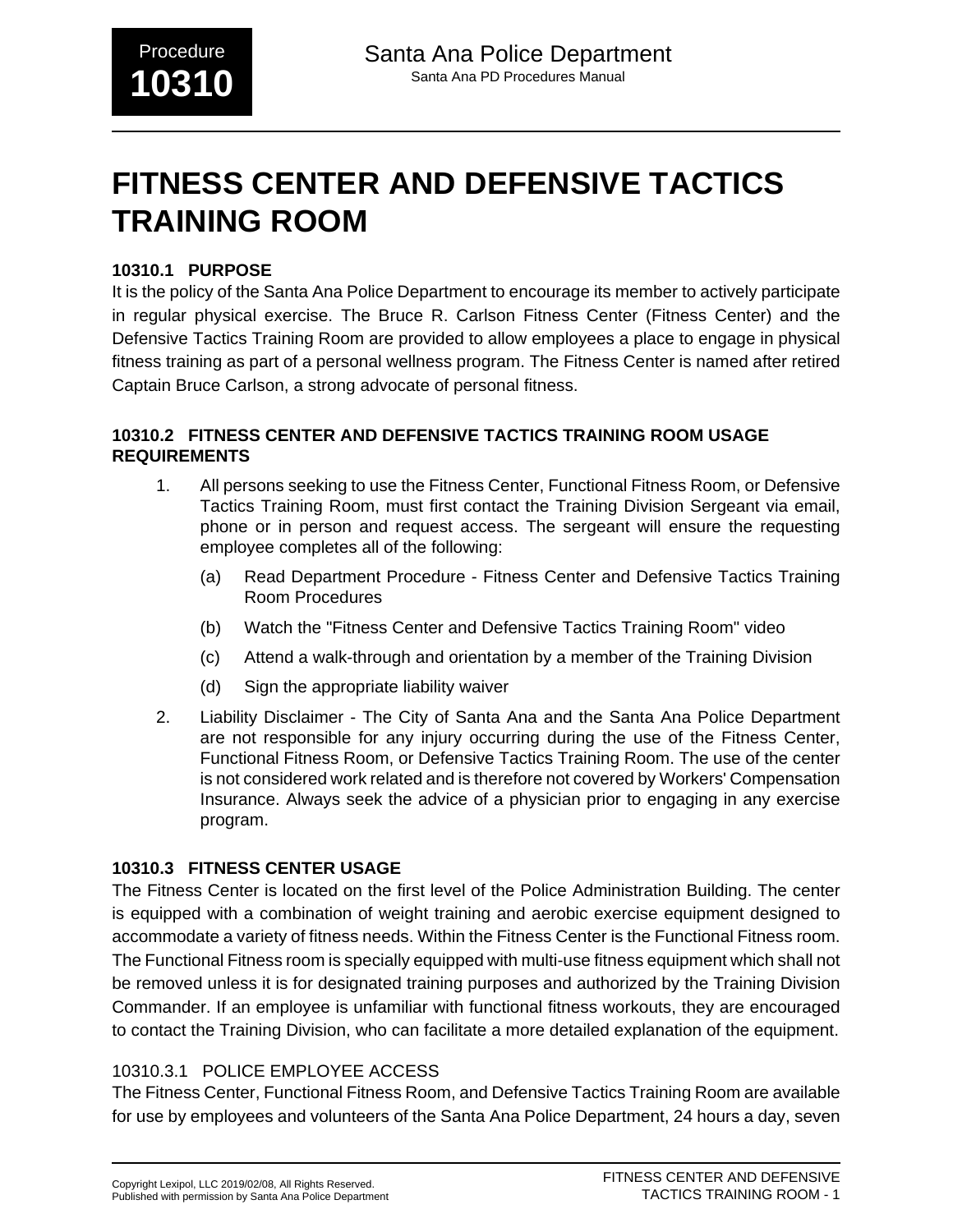# Santa Ana Police Department

Santa Ana PD Procedures Manual

# FITNESS CENTER AND DEFENSIVE TACTICS TRAINING ROOM

days a week. All employees and volunteers must have completed mandatory CLETS training prior to using the facilities.

#### 10310.3.2 OUTSIDE AGENCY EMPLOYEE ACCESS

The Fitness Center, Functional Fitness Room, and Defensive Tactics Training Room are available to members of outside agencies whose primary place of assignment is the Santa Ana Police Department or they are a member of an allied agency located in Santa Ana and their participation would support our mission of interagency cooperation and/or special operations or Task Forces. All outside agency employees must have completed mandatory CLETS training prior to using the facilities.

Members of outside agencies shall submit a memorandum requesting authorization to use the Fitness Center to the Chief of Police, via the manager or commander in charge of the division where they are assigned, prior to using the Fitness Center. The memorandum shall include the name of the employee's agency, his/her title, assignment and the approximate number of hours spent working at the Santa Ana Police Department per week. The manager or commander shall make a recommendation based on the criteria above, and forward it to the Chief for review. If approved by the Chief, the individual shall be required to contact the Training Division to complete the Fitness Center orientation.

All outside agency personnel are required to wear their law enforcement identification card, visible on their person, at all times while using the Fitness Center. If they prefer, the Training Division can issue them a Fitness Center ID Card which they may use in place of their law enforcement identification card.

#### **10310.4 FITNESS CENTER RULES AND STANDARDS OF CONDUCT**

The following rules and standards of conduct shall apply to all persons using the Fitness Center:

- 1. Appropriate non-revealing exercise attire must be worn at all times.
	- (a) Closed-toe shoes must be worn at all times. Sandals are not permitted.
	- (b) Shirts must be worn at all times
- 2. Exercise equipment must be wiped clean of all perspiration immediately after each use with paper towels. Cleanliness and good personal hygiene are essential for safety, wellbeing and the health of the persons using the facility.
- 3. A 20-minute user time limit will apply to all exercise equipment whenever a waiting line exists.
- 4. Weight equipment shall not be dropped, thrown, or slammed in a way that would create damage or cause injury to persons.
	- (a) Free weights shall be replaced on racks in their proper place when not in use.
	- (b) Weights shall be removed from bars immediately after use and replaced in their appropriate storage racks.
	- (c) Weight machines shall be returned to "zero" weight immediately after use.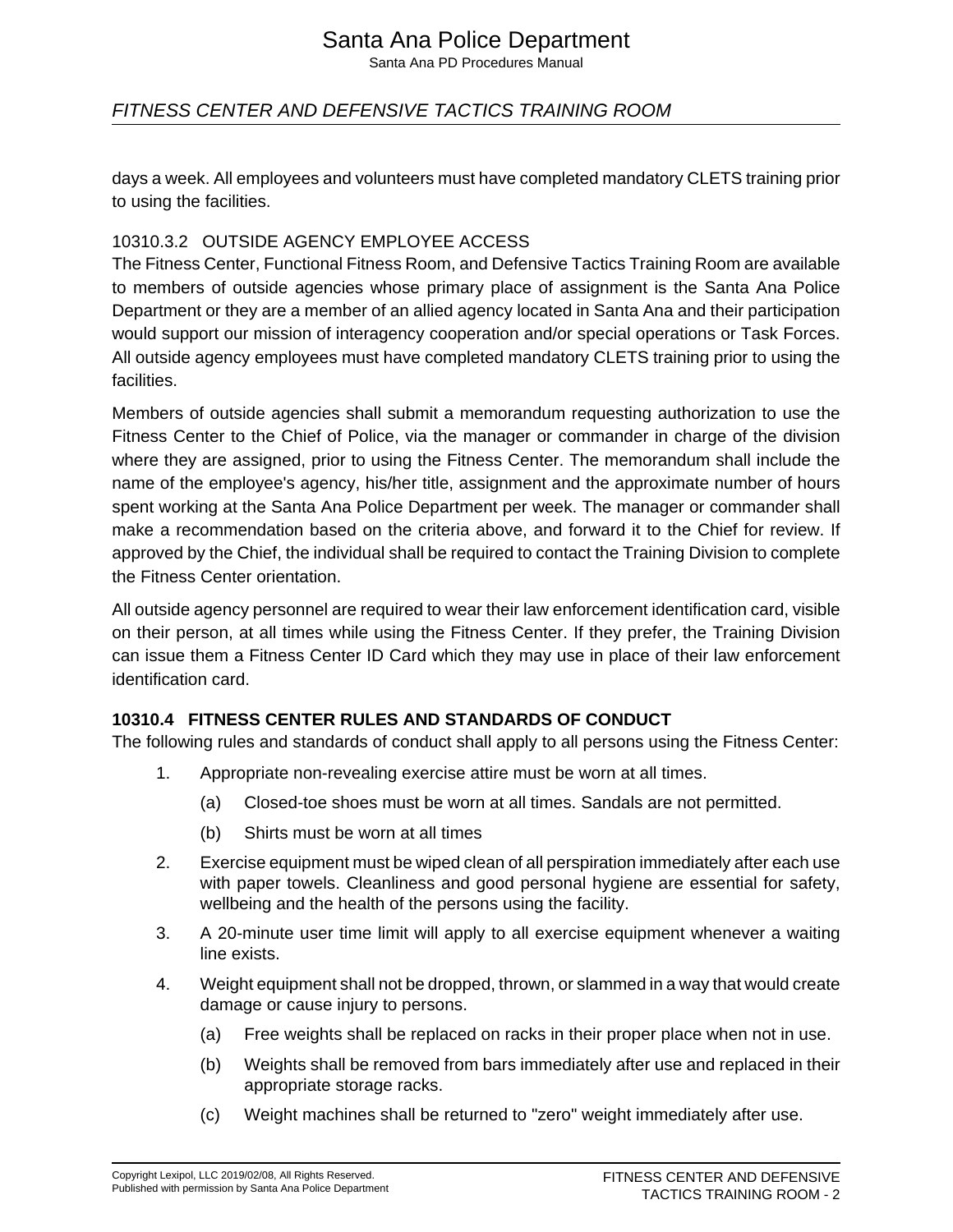# FITNESS CENTER AND DEFENSIVE TACTICS TRAINING ROOM

- 5. Damaged equipment shall be immediately reported to the Property and Facilities Division (CDC) followed by a memorandum, directed to the Properties and Facilities Manager, describing how the damage occurred.
- 6. Radios, CDs, and other individually used sound equipment may be used in the Fitness Center only if earphones are utilized.
- 7. All persons shall be courteous and respectful of the feelings of others while using the Fitness Center.

#### **10310.5 DEFENSIVE TACTICS TRAINING ROOM RULES AND STANDARDS OF CONDUCT**

The Defensive Tactics Training Room is located on the fourth floor of the Police Administrative Building. The primary purpose of this room is to provide a location for Defensive Tactics Instructors to deliver department authorized training. When not in use by the Training Division, the room is available to employees to practice their defensive tactics skills.

The following rules and standards of conduct shall apply to all persons using the Defensive Tactics Training Room:

- 1. Unless participating in department or approved training, there will be no striking between users.
- 2. Users are encouraged to use a mouthpiece and groin protector (males) while engaged in sparring.
- 3. A jiu-jitsu or similar type gi or rash guard and grappling type shorts may be worn.
- 4. Only mat shoes are allowed to be worn while on the mats. They should be removed when not on the mat and should not be used to walk around the facility.
- 5. No jewelry of any kind will be worn while training.
- 6. To avoid injuries, only utilize techniques that are familiar to both participants and never apply techniques at full speed or full strength.
- 7. Malicious throws, takedowns, or submission holds are prohibited.
- 8. Always conduct grappling exercises at ground level unless under the direction of a Defensive Tactics Instructor during department sponsored training.
- 9. Training shall cease immediately when one person signals their training partner to do so.
	- (a) Visibly tapping their partner or the mat
	- (b) Verbally telling their partner to stop
	- (c) An observer identifies a safety issue and stops the training

#### **10310.6 DEFENSIVE TACTICS TRAINING ROOM CARE AND MAINTENANCE**

Cleanliness is of extreme importance. Mats and other equipment in the Defensive Tactics Training Room must be kept clean. Cleaning supplies are located in the overhead cabinet just outside